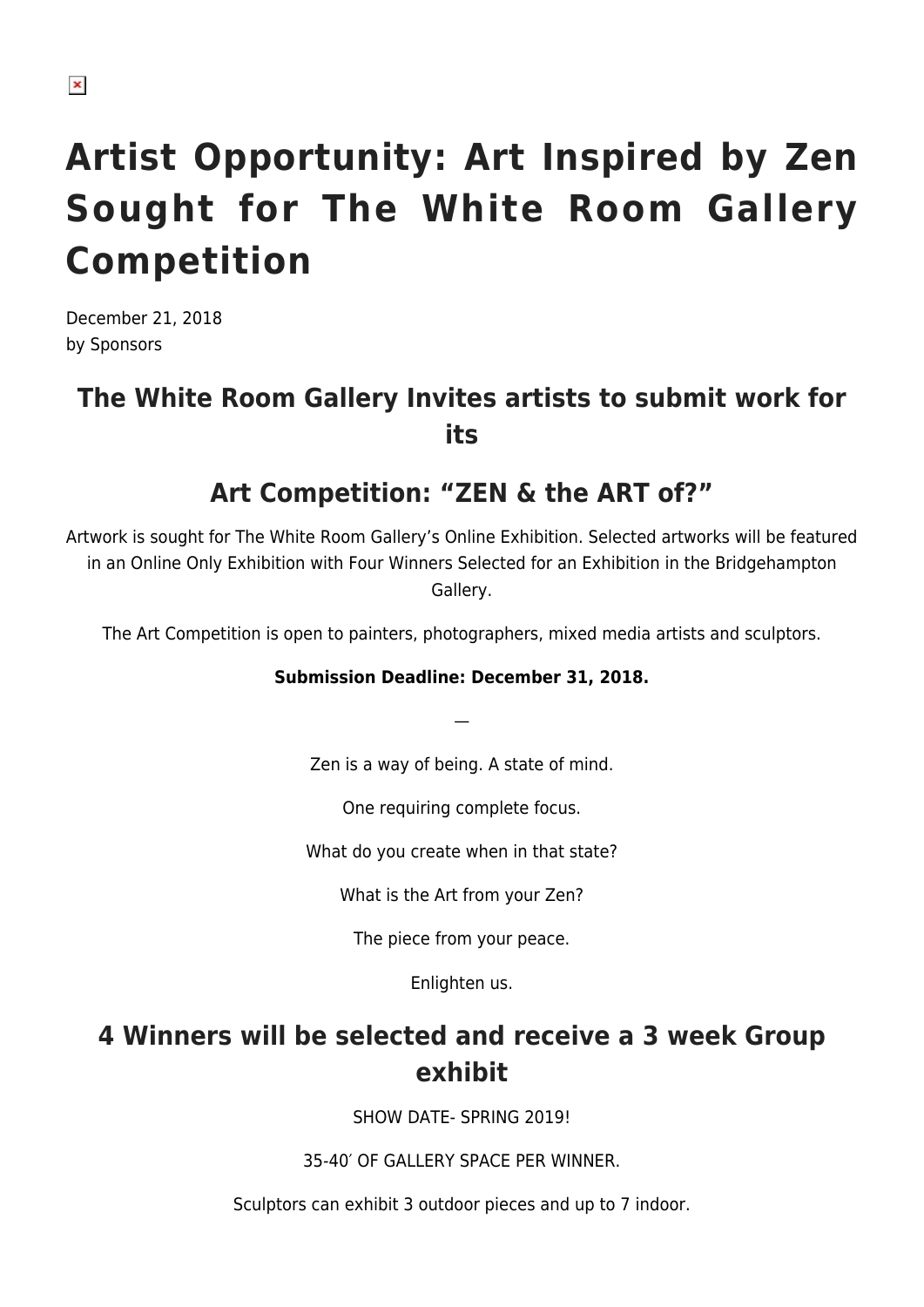Our last Competition resulted in discovering artists Seek One, Cindy Press, Strosberg/Mandel and Alicia Gitlitz–all who are now represented by the gallery.

## **HOW TO APPLY**

Email images to [art4thewhiteroomgallery@gmail.com](mailto:art4thewhiteroomgallery@gmail.com).

The fee is \$100 for first 3 images plus \$10 for each additional artwork submitted. Max of 10 pieces will be accepted.

Submission should include completing the following question with a word or short sentence.

 $ZEN \& the ART OF?$ 

**The Details:**

Each image must include Title, Size, Medium, Price.

Email subject box must have your NAME. Include a BIO.

Gallery receives 50% of proceeds.

4.5% credit card split between gallery and artist in event of a sale with card.

Sculptors must supply their own pedestals.

Artwork must be ready to hang with proper wiring.

#### **SUBMISSION DEADLINE**

Midnight Monday, December 31, 2018. Winners Announced Monday, January 7, 2019.

#### **PAYMENT**

Mail Check to P.O. BOX 1785 Bridgehampton, NY 11932.

Or Online by clicking [Paypal.me/thewhiteroomgallery.](http://paypal.me/thewhiteroomgallery)

#### **SHIPPING**

Artists responsible for payment of shipping to and from gallery. Artist must pay an additional fee for unpacking/packing and mailing of work. The fee will be determined based on number of pieces and sizes.

## **CONTACT**

.

Questions? Contact Andrea McCafferty or Kat O'Neill by calling 631-237-1481.